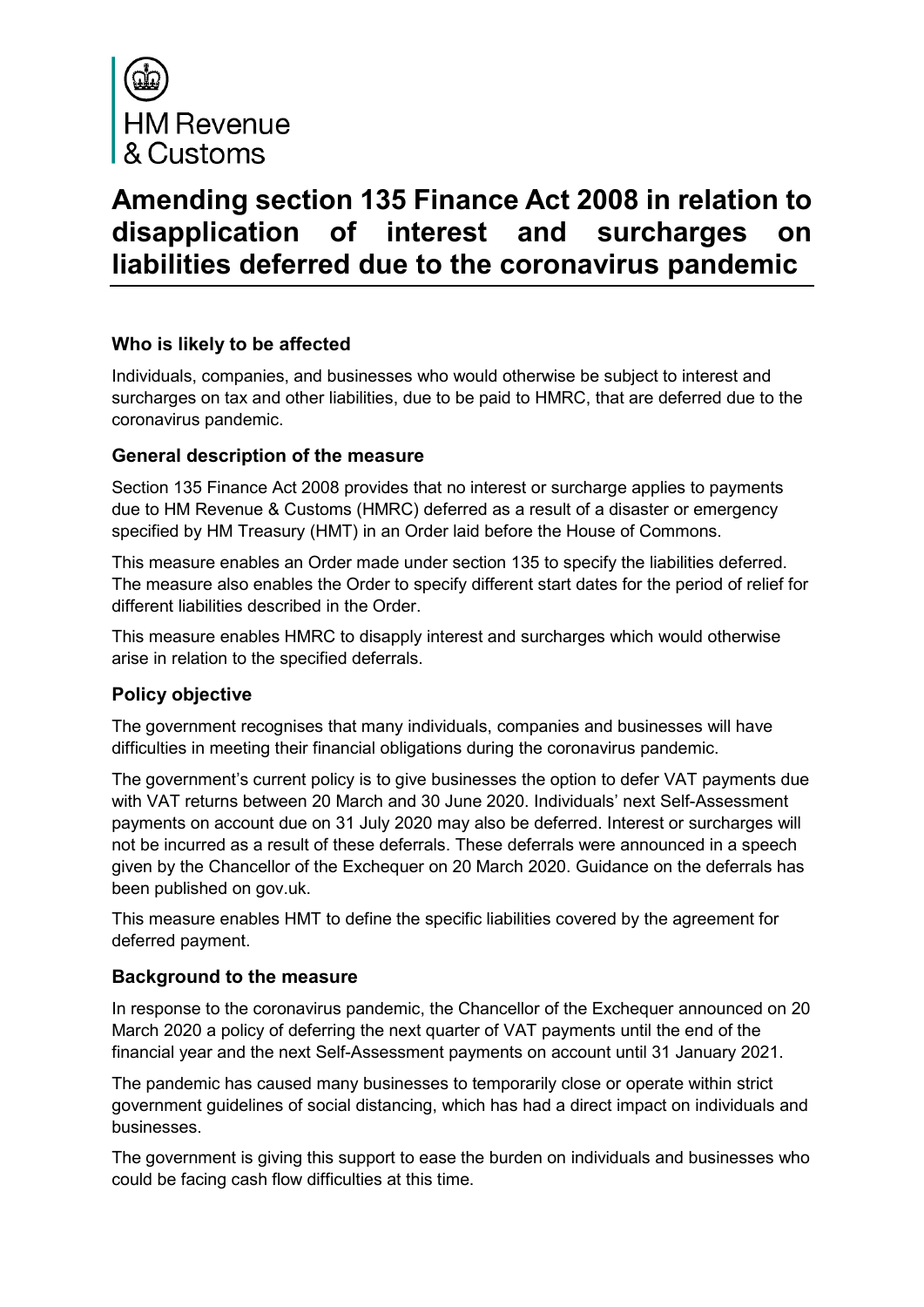The government does not want interest and surcharges for the period of the deferral to be added to the specified deferred VAT and Self-Assessment liabilities.

## **Detailed proposal**

#### **Operative date**

The measure will have effect from 20 March 2020.

#### **Current law**

Finance Act 2008 (section 135) introduced legislation for the disapplication of interest and surcharges on unpaid tax and other liabilities due to HMRC in relation to a disaster or emergency of national significance. HMT can specify what is a disaster or emergency, in an Order made under section 135. The Order specifies the start of the period of emergency or disaster and its revocation normally determines the end of the period.

Section 135 disapplies interest and surcharges on taxes and other liabilities deferred by HMRC by virtue of a disaster or emergency specified by HMT.

Section 135 does not provide power for HMT to specify the taxes to be deferred or the precise period of the deferral.

#### **Proposed revisions**

Amendments to section 135 will enable HMT to specify, in an Order, which payments of tax and other liabilities are deferred by agreement during a period of national disaster or emergency and which will therefore not attract interest or surcharges.

Section 135 provides that an Order may set out a commencement date of the disaster or emergency which precedes the laying of the Order. The amendment to section 135 will apply from 20 March 2020.

#### **Summary of impacts**

#### **Exchequer impact (£m)**

|  | 2020 to 2021 2021 to 2022 2022 to 2023 2023 to 2024 2024 to 2025 2025 to 2026 |  |
|--|-------------------------------------------------------------------------------|--|
|  |                                                                               |  |

The Office for Budget Responsibility will include the impact of this measure in its forecast at the next fiscal event.

#### **Economic impact**

The measure will help protect businesses during the period when they may be experiencing cash flow difficulties, thereby supporting productive capacity and employment for the longer term.